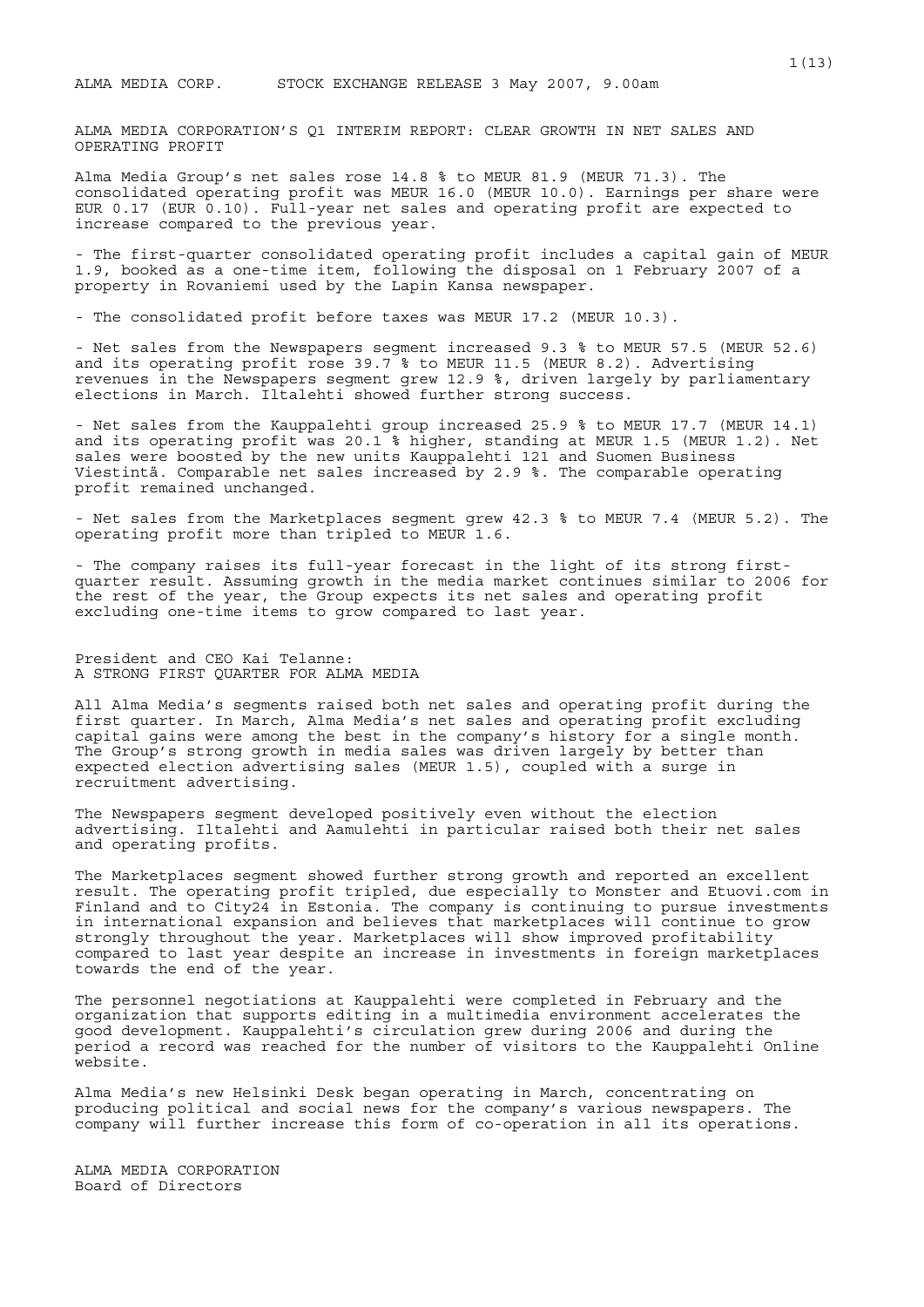Further information: Kai Telanne, President and CEO, tel. +358 10 665 3500 or Teemu Kangas-Kärki, CFO, tel. +358 10 665 2244.

The company will hold a conference for analysts and the media starting at 11 am on 3 May in the Carl Cabinet of the Scandic Marski hotel, Mannerheimintie 10, Helsinki. The results will be presented by CEO Kai Telanne and CFO Teemu Kangas-Kärki with other members of the Group Executive Team present.

The presentation material in English will be available from 11 am at www.almamedia.fi.

A webcast will begin at 1.00 pm and last about 20 minutes. The webcast can be followed at http://www.almamedia.fi. A Conference Call will begin at 1.30 pm. To participate in the Conference Call, please call +44 207 162 0125.

Alma Media is a profitably growing, innovative and internationally expanding company that believes in the future of newspapers and the online media. Its best known products are Aamulehti, Iltalehti, Kauppalehti and Etuovi.com.

Net sales in 2006 totalled EUR 302 million and the operating margin was 16 %. The company's share is listed in the Mid Cap segment of the OMX Nordic Exchange's Nordic List, trading code ALN1V. More information at www.almamedia.fi

DISTRIBUTION: Helsinki Stock Exchange, principal media

## ALMA MEDIA GROUP'S INTERIM REPORT JANUARY – MARCH 2007

The descriptive part of this interim report concentrates on the Group's performance between January and March. Figures in brackets refer to the first quarter of 2006 unless otherwise stated. The figures in the tables are independently rounded.

# CHANGES IN GROUP STRUCTURE COMPARED TO 2006

In January 2007 Marketplaces established a new company, OOO City24, in Russia that will begin operating the City24 housing portal in Moscow during the summer.

On 1 July 2006 Kauppalehti increased its holding in TietoEnator 121 from 49 % to 100 %. This company was renamed Kauppalehti 121 Oy and it has annual net sales totalling roughly MEUR 9.

Alma Media Lehdentekijät, part of the Kauppalehti group, acquired Suomen Business Viestintä Oy on 1 July 2006. This company's annual net sales totals about MEUR 2.5.

On 1 July 2006 two new companies, Bovision AB and Objektvision AB with aggregate annual net sales of around MEUR 1.7, were acquired for the Marketplaces segment.

#### GROUP NET SALES AND RESULT JANUARY-MARCH 2007

The Group's net sales amounted to MEUR 81.9 (MEUR 71.3). The growth was particularly attributable to an increase in media sales by Aamulehti, Iltalehti and Marketplaces. Media sales also rose in the Kauppalehti group, although there was no apparent improvement in the media sales of business papers.

The Group recorded an operating profit of MEUR 16.0 (MEUR 10.0). A capital gain of MEUR 1.9 was recorded during the first quarter of 2007 on the disposal on 1 February 2007 of a property in Rovaniemi used by the Lapin Kansa newspaper.

## FULL-YEAR PROSPECTS

The company raises its full-year forecast in the light of its strong firstquarter result. Assuming growth in the media market continues similar to 2006 for the rest of the year, the Group expects its net sales and operating profit excluding one-time items to grow compared to last year.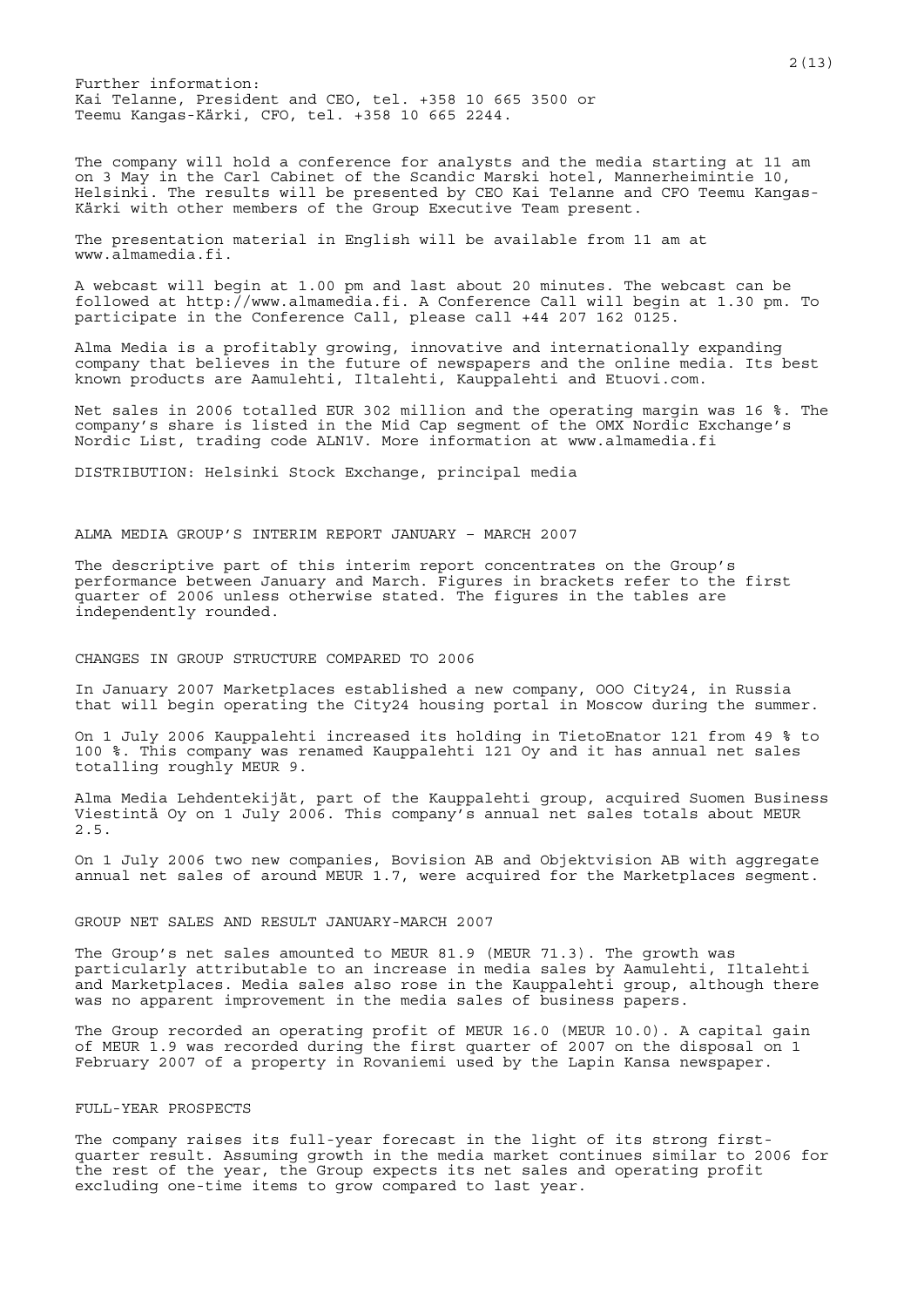## MARKET CONDITIONS

Research institutions forecast that growth in the Finnish economy will remain lively. GDP is expected to rise to three per cent for the whole year. Private consumption continues to be vigorous and retail growth, for example, brisker than for a long time. Unemployment continues to fall and inflation is forecast to remain the same during 2007. As 2008 approaches there will be signs of a mild slowdown.

| KEY FIGURES<br>MEUR                                              | 2007<br>$1 - 3$ | 2006<br>$1 - 3$ | 2006<br>$1 - 12$ |
|------------------------------------------------------------------|-----------------|-----------------|------------------|
| Net sales                                                        | 81.9            | 71.3            | 301.9            |
| Operating profit                                                 | 16.0            | 10.0            | 49.1             |
| % of net sales                                                   | 19.6            | 14.0            | 16.3             |
| Net financial expenses                                           | 0.0             | 0.2             | 0.5              |
| Net financial expenses, % of net<br>sales                        | 0.0             | 0.3             | 0.2              |
| Share of associated companies'<br>results                        | 1.1             | 0.5             | 1.2              |
| Balance sheet total                                              | 186.9           | 257.4           | 199.7            |
| Gross capital expenditure                                        | 1.8             | 2.3             | 19.6             |
| Gross capital expenditure, % of<br>net sales                     | 2.1             | 3.2             | 6.5              |
| Equity ratio                                                     | 49.5            | 54.1            | 61.3             |
| Gearing, %                                                       | 16.4            | $-20.4$         | $-5.6$           |
| Interest-bearing net debt                                        | 13.1            | $-25.6$         | $-6.5$           |
| Interest-bearing liabilities                                     | 23.6            | 56.0            | 21.7             |
| Non-interest-bearing liabilities                                 | 83.4            | 76.1            | 62.7             |
| Average no. of personnel,<br>calculated as full-time             | 1 942           | 1 787           | 1 901            |
| employees, excl. delivery staff                                  |                 |                 |                  |
| Average no. of delivery staff                                    | 931             | 820             | 857              |
| Earnings/share, EUR<br>(basic)                                   | 0.17            | 0.10            | 0.50             |
| Earnings/share, EUR<br>(diluted)                                 | 0.17            | 0.10            | 0.50             |
| Cash flow from operating<br>activities, EUR                      | 0.37            | 0.32            | 0.63             |
| Shareholders' equity/share, EUR                                  | 1.07            | 1.67            | 1.54             |
| Market capitalization<br>Average no. of shares (1,000<br>shares) | 690.2           | 593.9           | 690.2            |
| - basic                                                          | 74 613          | 74 613          | 74 613           |
| - diluted                                                        | 74 616          | 74 613          | 74 614           |
| No. of shares at end of period<br>$(1,000 \text{ shares})$       | 74 613          | 74 613          | 74 613           |
|                                                                  | 2007            | 2006            | 2006             |
| NET SALES BY SEGMENT, MEUR                                       | $1 - 3$         | $1 - 3$         | $1 - 12$         |
| Newspapers                                                       | 57.5            | 52.6            | 217.9            |
| Kauppalehti group                                                | 17.7            | 14.1            | 62.6             |
| Marketplaces                                                     | 7.4             | 5.2             | 23.1             |
| Other operations and<br>eliminations                             | $-0.7$          | $-0.6$          | $-1.7$           |
| Total                                                            | 81.9            | 71.3            | 301.9            |
| OPERATING PROFIT/LOSS BY<br>SEGMENT, MEUR                        | 2007<br>$1 - 3$ | 2006<br>$1 - 3$ | 2006<br>$1 - 12$ |
| Newspapers                                                       | 11.5            | 8.2             | 38.4             |
| Kauppalehti group                                                | 1.5             | 1.2             | $4\;.8$          |
| Marketplaces                                                     | 1.6             | 0.5             | 2.8              |
| Other operations and<br>eliminations                             | 1.5             | 0.1             | 3.1              |
| Total                                                            | 16.0            | 10.0            | 49.1             |
|                                                                  |                 |                 |                  |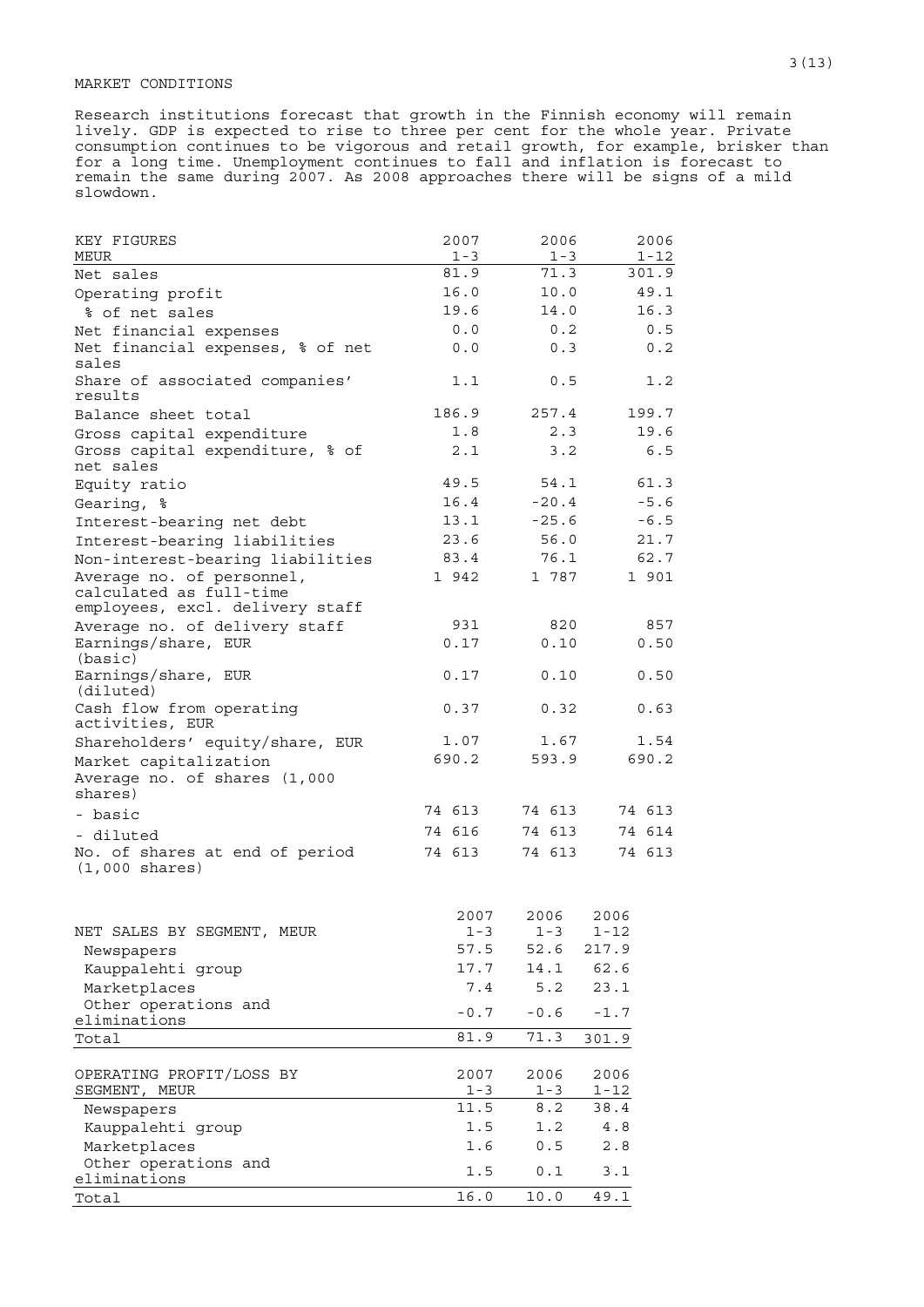# NEWSPAPERS

| Newspapers, key figures (MEUR)  | 2007    | 2006    | 2006     |
|---------------------------------|---------|---------|----------|
|                                 | $1 - 3$ | $1 - 3$ | $1 - 12$ |
| Net sales                       | 57.5    | 52.6    | 217.9    |
| Circulation sales               | 26.4    | 24.6    | 101.8    |
| Media advertising sales         | 28.2    | 25.0    | 104.5    |
| Printing sales                  | 1.6     | 1.6     | 6.2      |
| Other sales                     | 1.3     | 1.5     | 5.4      |
| Operating profit                | 11.5    | 8.2     | 38.4     |
| Operating margin, %             | 20.0    | 15.7    | 17.6     |
| Gross capital expenditure       | 1.0     | 1.3     | 4.1      |
| Average no. of personnel        | 1 186   | 1 173   | 1 220    |
| calculated as full-time         |         |         |          |
| employees, excl. delivery staff |         |         |          |
| Average no. of delivery staff   | 931     | 820     | 857      |

The Newspapers unit reports the publishing activities of 34 newspapers. The largest of these are the regional paper Aamulehti and the daily tabloid Iltalehti.

The national advertising expenditure grew e.g. in the retail trade, houses and premises and recruiting sectors and decreased e.g. in the telecommunications sector. Alma Media's Newspapers segment saw an increase in advertising revenue of 12.9 %, which was stronger than the market average. Media sales were up in all the newspapers with particularly significant growth in Aamulehti and Iltalehti.

Circulation income from the newspapers rose 7.3 %. Iltalehti's market share increased by about one percentage point to 42 % while the daily tabloid market as a whole declined. Operating profit for the Newspapers segment grew 39.7 % to MEUR 11.5 (MEUR 8.2), owing in particular to Aamulehti's and Iltalehti's successful activity.

Iltalehti.fi became the first online paper in Finland to reach one million readers per week. According to TNS Gallup's survey, Iltalehti attracted 1,005,307 different readers during week 12.

## KAUPPALEHTI GROUP

| Kauppalehti group, key figures      | 2007    | 2006    | 2006     |
|-------------------------------------|---------|---------|----------|
| (MEUR)                              | $1 - 3$ | $1 - 3$ | $1 - 12$ |
| Net sales                           | 17.7    | 14.1    | 62.6     |
| Circulation sales                   | 6.0     | 6.0     | 23.7     |
| Media advertising sales             | 5.4     | 5.1     | 22.1     |
| Other sales                         | 6.3     | 3.0     | 16.7     |
| Operating profit                    | 1.5     | 1.2     | 4.8      |
| Operating margin, %                 | 8.2     | 8.6     | 7.7      |
| Gross capital expenditure           | 0.4     | 0.3     | 6.4      |
| Average no. of personnel calculated | 540     | 447     | 496      |
| as full-time employees              |         |         |          |

The Kauppalehti group specializes in producing business and financial information. Its best known title is the Kauppalehti business daily. The group also includes Alma Media Lehdentekijät (contract publishing) and Kauppalehti 121 (direct marketing).

The Kauppalehti group's net sales rose 25.9 % to MEUR 17.7 (MEUR 14.1), boosted especially by the new units Kauppalehti 121 and Suomen Business Viestintä. Comparable net sales increased by 2.9 % during the first quarter. Media sales grew in Kauppalehti's Online and Presso publications.

Kauppalehti group's operating profit rose 20.1 % to MEUR 1.5 (MEUR 1.2). Excluding the impact of the new units the operating profit remained unchanged.

Kauppalehti's circulation developed positively. Kauppalehti Online also reached a record number of visitors during the period, 208,000 different visitors in one week.

Personnel negotiations were conducted in the Kauppalehti group during the first quarter with the result that 22 employees were made redundant. A further 11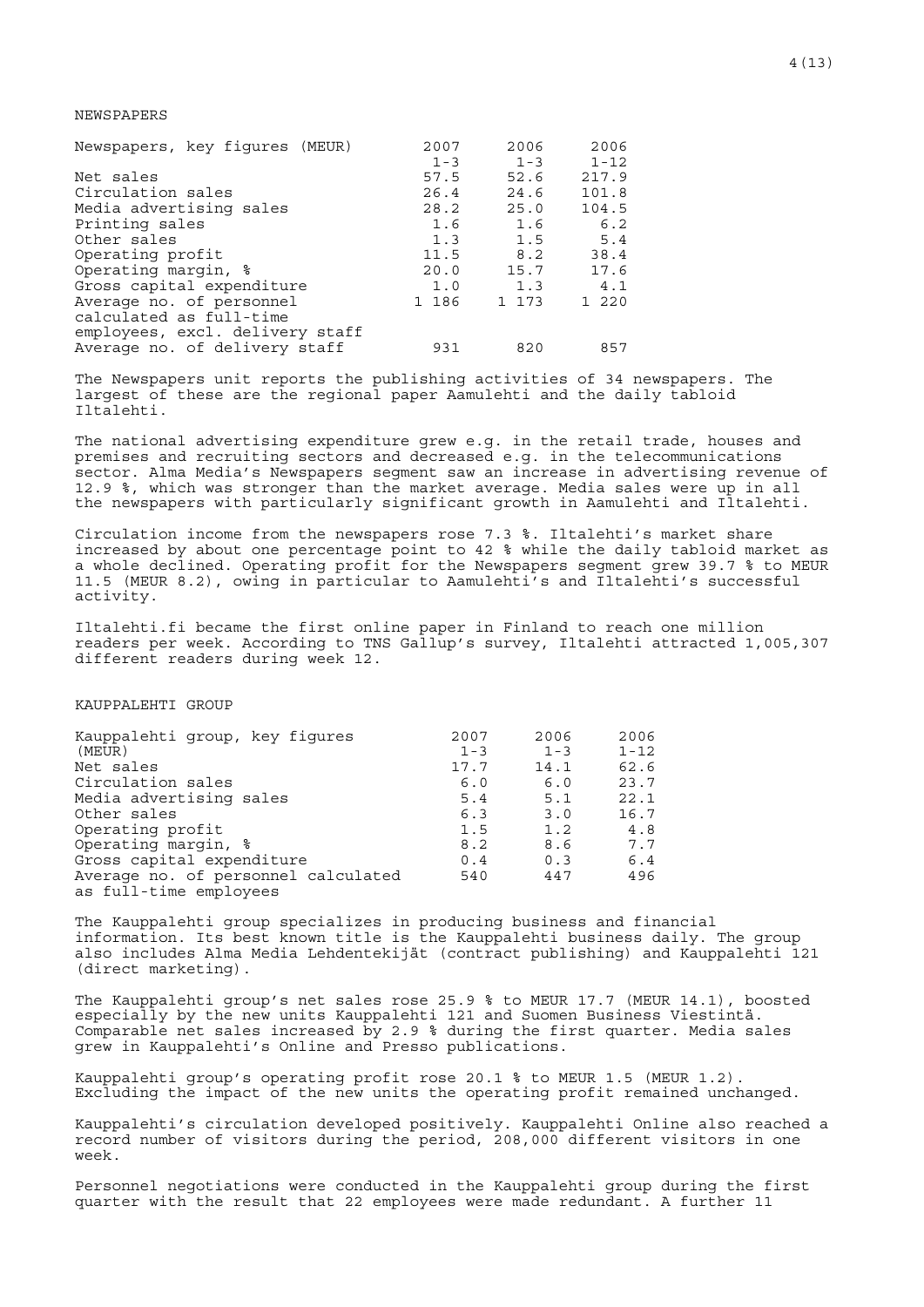employees left the company during the negotiation process. The cost reduction effect of the personnel reductions is roughly MEUR 1.9.

# MARKETPLACES

| Marketplaces, key figures (MEUR)    | 2007    | 2006    | 2006     |
|-------------------------------------|---------|---------|----------|
|                                     | $1 - 3$ | $1 - 3$ | $1 - 12$ |
| Net sales                           | 7.4     | 5.2     | 23.1     |
| Operations in Finland               | 6.1     | 4.9     | 19.7     |
| Operations outside Finland          | 1.3     | 0.2     | 3.3      |
| Operating profit                    | 1.6     | 0.5     | 2.8      |
| Operating margin, %                 | 21.6    | 9.0     | 12.3     |
| Gross capital expenditure           | 0.1     | 0.5     | 7.3      |
| Average no. of personnel calculated | 146     | 94      | 111      |
| as full-time employees              |         |         |          |

The Marketplaces segment reports Alma Media's classified services, which are produced on the internet and supported by printed products.

Net sales for Marketplaces rose 42.3 % to MEUR 7.4 (MEUR 5.2). Net sales from operations in Finland increased 30 % and from operations outside Finland 165 %. Net sales for the largest units, Monster and Etuovi.com, grew substantially. Of the units outside Finland, the largest growth was recorded by City24 in Estonia. Marketplaces' operating profit was MEUR 1.6 (MEUR 0.5). Business activity regarding recruiting and home-buying looks likely to remain positive.

Marketplaces will continue expanding into new markets. A subsidiary, 000 City24, has been established in Moscow and this will begin operating the City24 homebuying portal during the coming summer.

## ASSOCIATED COMPANIES

| Share of results of associated | 2007    | 2006    | 2006     |
|--------------------------------|---------|---------|----------|
| companies (MEUR)               | $1 - 3$ | $1 - 3$ | $1 - 12$ |
| Newspapers                     | 0.0     | 0.0     | 0.0      |
| Kauppalehti group              |         |         |          |
| Talentum Oyj                   | 0.9     | 0.5     | 0.7      |
| Other associated companies     | 0.0     | 0.2     | 0.3      |
| Marketplaces                   | 0.0     | 0.0     | 0.0      |
| Other operations               |         |         |          |
| Acta Print Oy                  | 0.1     | $-0.2$  | $-0.4$   |
| Other associated companies     | 0.2     | 0.1     | 0.6      |
| Total                          | 1 1     | 0 5     | 1.2      |

The Group holds a 29.9 % stake in Talentum Oyj, which is reported under the Kauppalehti group, and 36.0 % of Acta Print Oy, reported under Other Operations.

Alma Media aims at divesting its entire shareholding of Acta Print. When realised, the divestment is estimated to have no significant effect on Alma Media's financial position.

## BALANCE SHEET AND FINANCIAL POSITION

The Group's balance sheet totalled MEUR 186.9 at the end of March 2007 (MEUR 199.7 on 31 December 2006). The equity ratio at the end of March was 49.5 % (61.3 % on 31 December 2006) and equity per share stood at EUR 1.07 (EUR 1.54 on 31 December 2006).

The Annual General Meeting decided to distribute a dividend of EUR 0.65 per share. The record date was 13 March 2007 and the dividend payment date was 20 March 2007. The dividend paid by the company to its shareholders in March totalled MEUR 48.5.

Cash flow from operations was good during the first quarter. Cash flow before financing activities was MEUR 30.1 (MEUR 22.3). Cash flow used in investing activities was boosted by the sale of the property used by Lapin Kansa in February.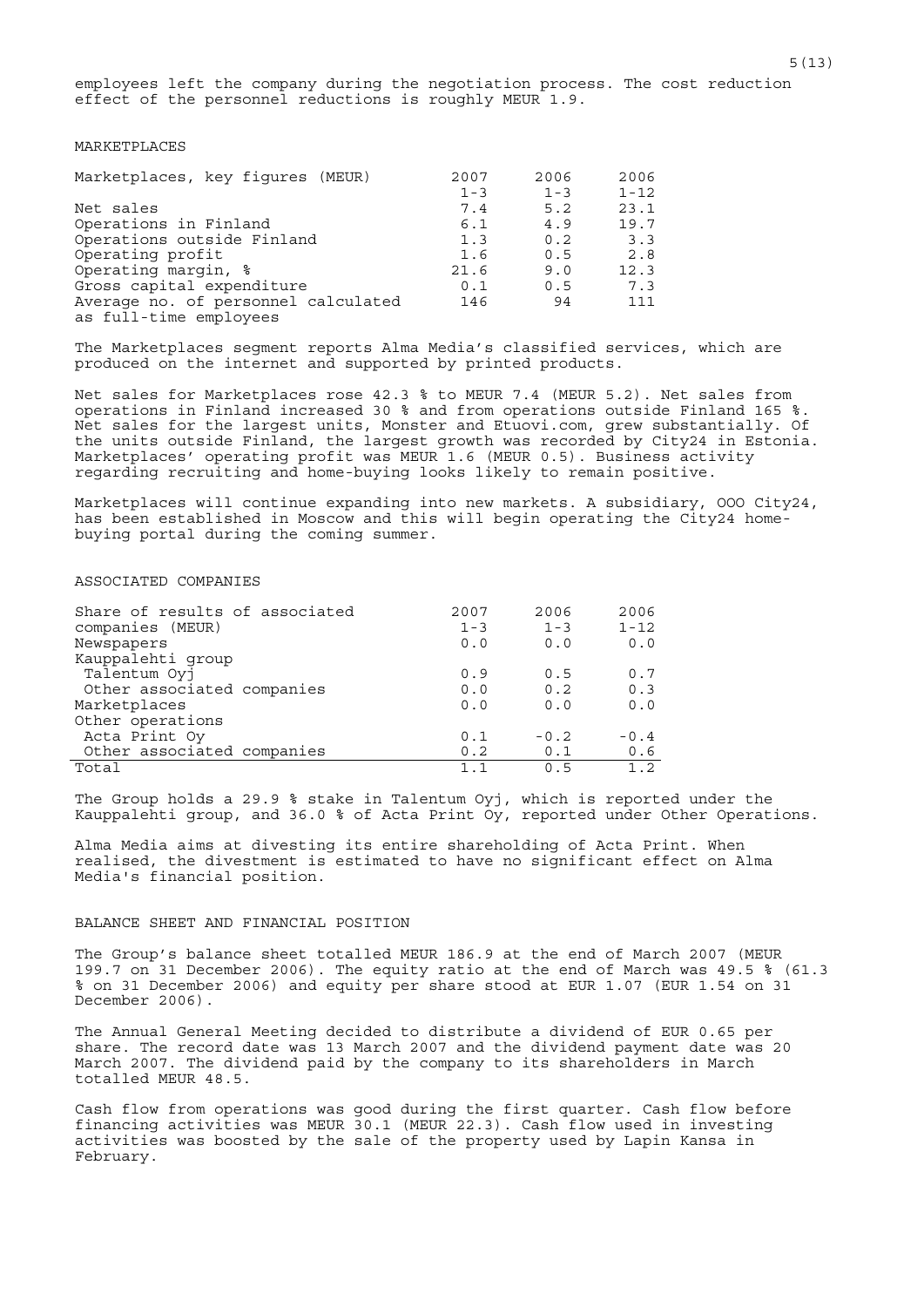The Group's interest-bearing debt is denominated in euros and therefore does not require hedging against exchange rate differences. Alma Media hedges the most significant purchasing agreements based in foreign currency.

The Group's net debt at the end of March amounted to MEUR 13.1 (MEUR -6.5 on 31 December<sup>2006</sup>).

#### CAPITAL EXPENDITURE

Gross capital expenditure totalled MEUR 1.8 (MEUR 2.3). Expenditure comprised normal operating and replacement investments.

## RISKS AND RISK MANAGEMENT

The most important strategic risks contingent on Alma Media's business operations are a significant drop in the readerships of its newspapers and a critical decline in retail advertising. The major operational risks are disturbances in information technology systems and telecommunication, and an interruption of printing operations.

Alma Media's risk management process identifies the risks, develops appropriate risk management methods and regularly reports on risk issues to the risk management function.

# ADMINISTRATION

Alma Media Corporation held its Annual General Meeting on 8 March 2007. The Meeting re-elected Lauri Helve, Matti Häkkinen, Matti Kavetvuo, Kai Seikku, Kari Stadigh and Harri Suutari to the Board, and elected Ahti Vilppula as a new member. The Board appointed Kari Stadigh as its chairman and Matti Kavetvuo as its deputy chairman.

Ernst&Young Oy were appointed as the company's auditors.

The Meeting decided to amend the company's Articles of Association, bringing them into line with the new Finnish Companies Act which came into force on 1 September 2006.

Rauno Heinonen was appointed Vice President, Corporate Communications and IR, on 30 March 2007.

#### THE ALMA MEDIA SHARE

Trading in the company's share totalled MEUR 27.5 during the first quarter, corresponding to 37 % of the total number of shares.

The closing price of the share at the end of March was EUR 9.25. The lowest quotation during the period was EUR 8.93 and the highest was EUR 10.60.

Alma Media's market capitalization at the close of the period was MEUR 690.2 (MEUR 690.2 on 31 December 2006).

The company had 4,647 shareholders at the end of March. Nominee-registered holdings fell from 15 % at the end of December 2006 to 12.7 % at the end of March 2007.

The company does not own any of its own shares and it has no authorizations to purchase its own shares.

## Option rights

The annual general meeting on 8 March 2006 approved a three-stage option programme (option rights 2006A, 2006B and 2006C), disapplying the pre-emptive subscription right of the shareholders, under which stock options would be granted to the managements of Alma Media Corporation and its subsidiaries as a scheme for ensuring personnel's motivation and long-term commitment to the company. Altogether 1,920,000 stock options may be granted in three lots of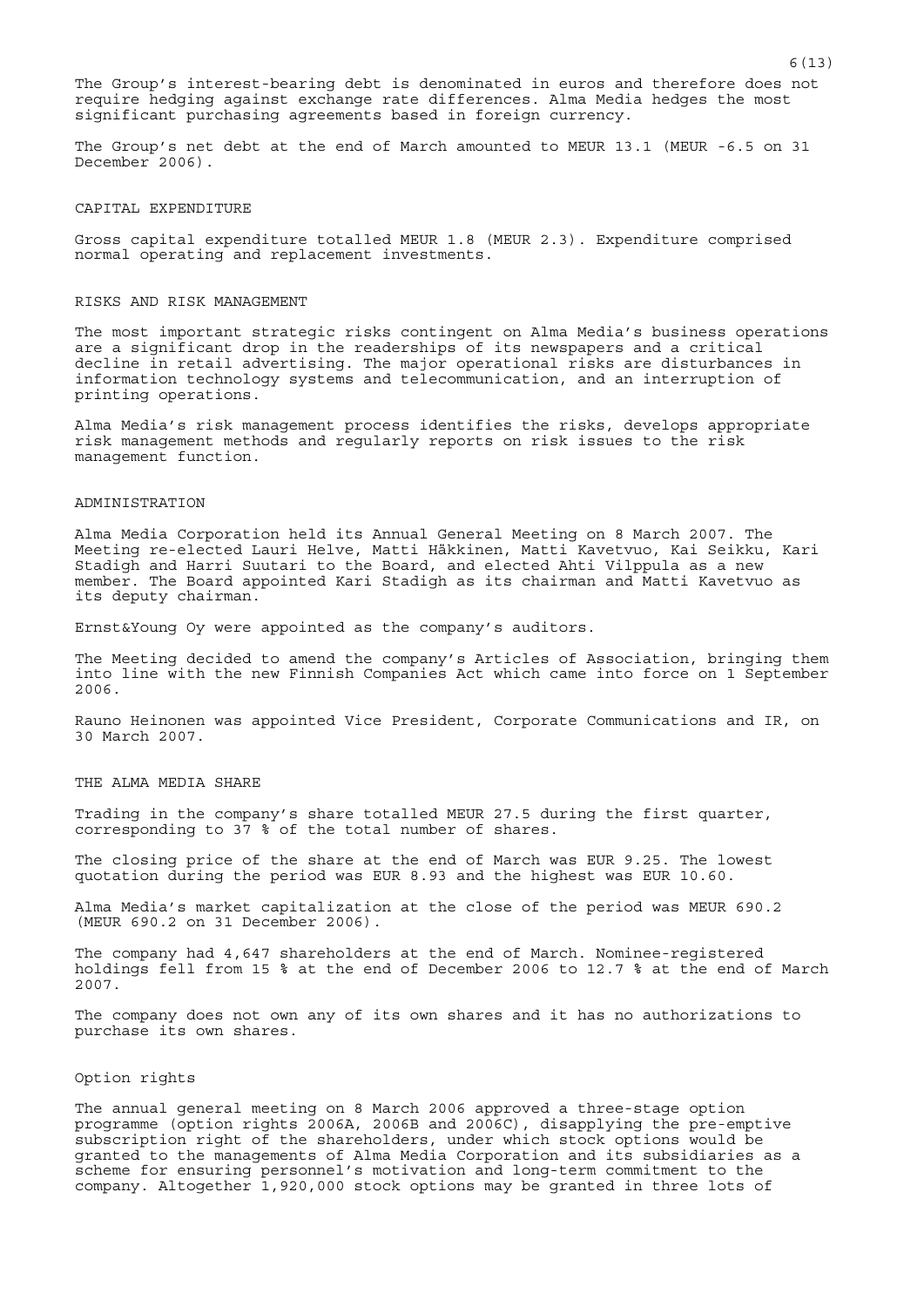640,000 each, and these may be exercised to subscribe for at most 1,920,000 Alma Media shares.

So far 515,000 of the 2006A options have been issued to Group management. Altogether 65,000 of the 2006A options have been returned to the company owing to the termination of employment contracts. In March 2007 the Board of Directors decided to issue 510,000 options under the 2006B scheme to Group management. The share subscription periods and prices under the scheme are:

2006A: 1 April 2008 - 30 April 2010, average trade-weighted price 1 April - 31 May 2006 2006B: 1 April 2009 - 30 April 2011, average trade-weighted price 1 April - 31 May 2007 2006C: 1 April 2010 - 30 April 2012, average trade-weighted price 1 April - 31 May 2008

The subscription price of shares that may be subscribed under these stock option rights will be reduced by the amount of dividends and capital repayments decided after the start of the period determining the subscription price and before the subscription of shares, on the settlement date for each dividend payment or capital repayment. The subscription price of the 2006A option was EUR 6.48 per share.

The Board of Directors has no other current authorizations to raise convertible loans and/or to raise the share capital through a rights issue.

Alma Media Corporation's Board of Directors decided at its meeting on 8 March 2007 to annul the 190,000 Alma Media 2006A option rights in its possession. The diluting effect of the option schemes will be reduced correspondingly from 2.5 % to 2.3 %.

## Market liquidity guarantee

Alma Media Corporation and eQ Pankki Oy have made a liquidity providing contract under which eQ Pankki Oy guarantees bid and ask prices for the shares with a maximum spread of 3% during 85% of the exchange's trading hours. The contract applies to a minimum of 2,000 shares.

## Flagging notices

20 February 2007: Nordea group raised its holding to 7.67 % on 16 February 2007 but its holding fell below the 1/20th limit on 20 February owing to a share loan. 21 February 2007: Evli Pankki Oyj made a share loan agreement on 16 February 2007 under which it borrowed shares representing 5.97 % of Alma Media's share capital and votes on 20 February 2007. The loan period was open-ended. Evli group's holding will rise to 6.74 %.

2 March 2007: Evli group's holding falls to 0.80 % owing to the sale of shares and the return of its borrowed shares

2 March 2007: Nordea Bank Finland's holding rose to 6.54 % owing to the return on share loans. Nordea group's total holding is 7.52 %.

8 March 2007: Skandinaviska Enskilda Banken AB's holding falls below the 1/20th limit. Following the transaction Skandinaviska Enskilda Banken owns no Alma Media shares.

9 March 2007: Nordea group's total holding rose to 14.94 % as a result of forward contracts.

12 March 2007: Herttaässä's total holding increased to above 1/10th on 8 March 2007 and fell below 1/10th on 9 March 2007. In a forward contract signed on 8 March 2007 Herttaässä closed its forward contract due on 15 June 2007 and purchased the underlying shares, as a result of which Herttaässä's shareholding rose to 12.495 % on 8 March 2007. On 9 March 2007 Herttaässä made a forward contract maturing on 20 March 2008 as a result of which Herttaässä's direct shareholding decreasd to 6.527 %. Herttaässä's holding following the maturity of the forward contract on 20 March 2007 corresponds to 12.495 %.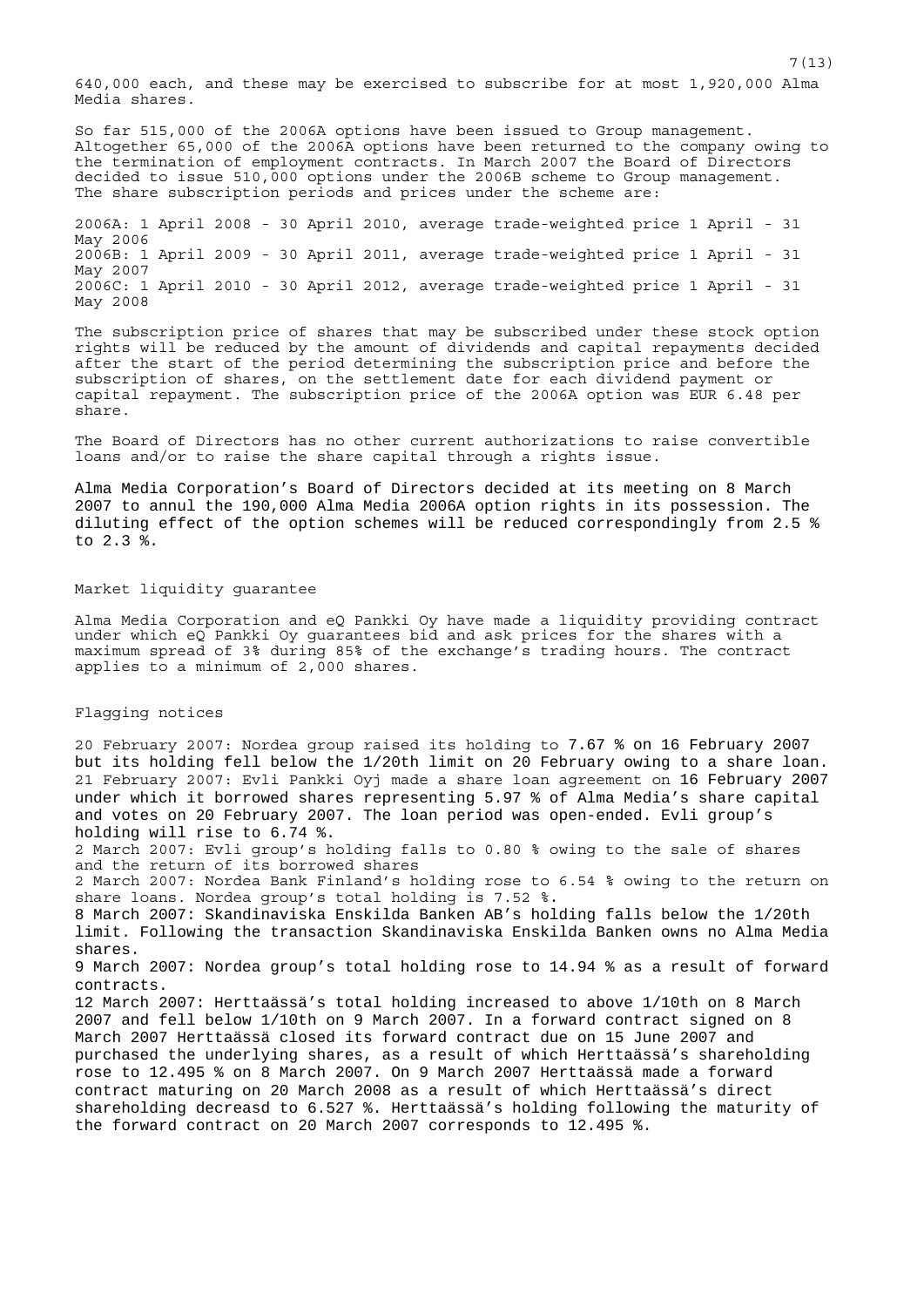|                                                         | 2007            | 2006                           | 2006              |
|---------------------------------------------------------|-----------------|--------------------------------|-------------------|
| INCOME STATEMENT,<br>MEUR                               | $1 - 3$<br>81.9 | $1 - 3$<br>71.3                | $1 - 12$<br>301.9 |
| NET SALES                                               |                 |                                |                   |
| Other operating income                                  | 2.1             | 0.3                            | 5.5               |
| Materials and services<br>Costs arising from employment | $-24.2$         | $-21.9$                        | $-92.0$           |
| benefits                                                | $-28.0$         | $-24.9$                        | $-105.7$          |
| Depreciation and writedowns                             | $-2.3$          | $-2.5$                         | $-10.1$           |
| Operating expenses                                      | $-13.4$         | $-12.2$                        | $-50.4$           |
| OPERATING PROFIT                                        | 16.0            | 10.0                           | 49.1              |
| Financial income                                        | 0.4             | 0.5                            | 2.1               |
| Financial expenses                                      | $-0.4$          | $-0.7$                         | $-2.6$            |
| Share of associated companies'                          | 1.1             | 0.5                            | 1.2               |
| results<br>PROFIT BEFORE TAX                            | 17.2            | 10.3                           | 49.9              |
| Income tax                                              | $-4.1$          | $-2.5$                         | $-12.5$           |
| PROFIT FOR THE PERIOD                                   | 13.1            | 7.7                            | 37.3              |
|                                                         |                 |                                |                   |
| Distribution:                                           |                 |                                |                   |
| To the parent company shareholders                      | 12.9            | 7.6                            | 37.0              |
| Minority interest                                       | 0.2             | 0.1                            | 0.3               |
|                                                         |                 |                                |                   |
| Earnings/share, EUR                                     | 0.17            | 0.10                           | 0.50              |
| Earnings/share (diluted) EUR                            | 0.17            | 0.10                           | 0.50              |
| BALANCE SHEET,<br>MEUR                                  |                 | 31.3.2007 31.3.2006 31.12.2006 |                   |
| ASSETS                                                  |                 |                                |                   |
| NON-CURRENT ASSETS                                      |                 |                                |                   |
| Goodwill                                                | 30.0            | 18.9                           | 30.2              |
| Intangible assets                                       | 9.5             | 7.5                            | 9.7               |
| Tangible assets                                         | 51.0            | 59.5                           | 51.7              |
| Investment properties                                   | 0.0             | 2.5                            | 0.0               |
| Investments in associated companies                     | 33.3            | 41.1                           | 32.1              |
| Other long-term investments                             | 3.9             | $4.0$                          | 3.9               |
| Deferred tax assets                                     | 3.9             | 4.3                            | 4.1               |
| Other receivables                                       | 0.2             | 5.1                            | 4.8               |
| <b>CURRENT ASSETS</b>                                   |                 | 1.5                            |                   |
| Inventories                                             | 1.7             | 1.3                            | 1.8<br>0.7        |
| Tax receivables<br>Accounts receivable and other        | 0.7             | 28.3                           |                   |
| receivables                                             | 35.1            |                                | 28.8              |
| Other short-term investments                            | 2.4             | 1.8                            | 2.4               |
| Cash and cash equivalents                               | 10.5            | 81.6                           | 28.2              |
| ASSETS AVAILABLE FOR SALE                               | $4\,.7$         |                                | 1.2               |
| TOTAL ASSETS                                            | 186.9           | 257.4                          | 199.7             |
| BALANCE SHEET, MEUR                                     |                 | 31.3.2007 31.3.2006 31.12.2006 |                   |
| SHAREHOLDERS' EQUITY AND LIABILITIES                    |                 |                                |                   |
| Share capital                                           | 44.8            | 44.8                           | 44.8              |
| Share premium fund                                      | 2.8             | 42.4                           | 2.8               |
| Cumulative translation adjustment                       | 0.1             | 0.0                            | 0.1               |

Cumulative translation adjustment  $0.1$   $0.0$   $0.1$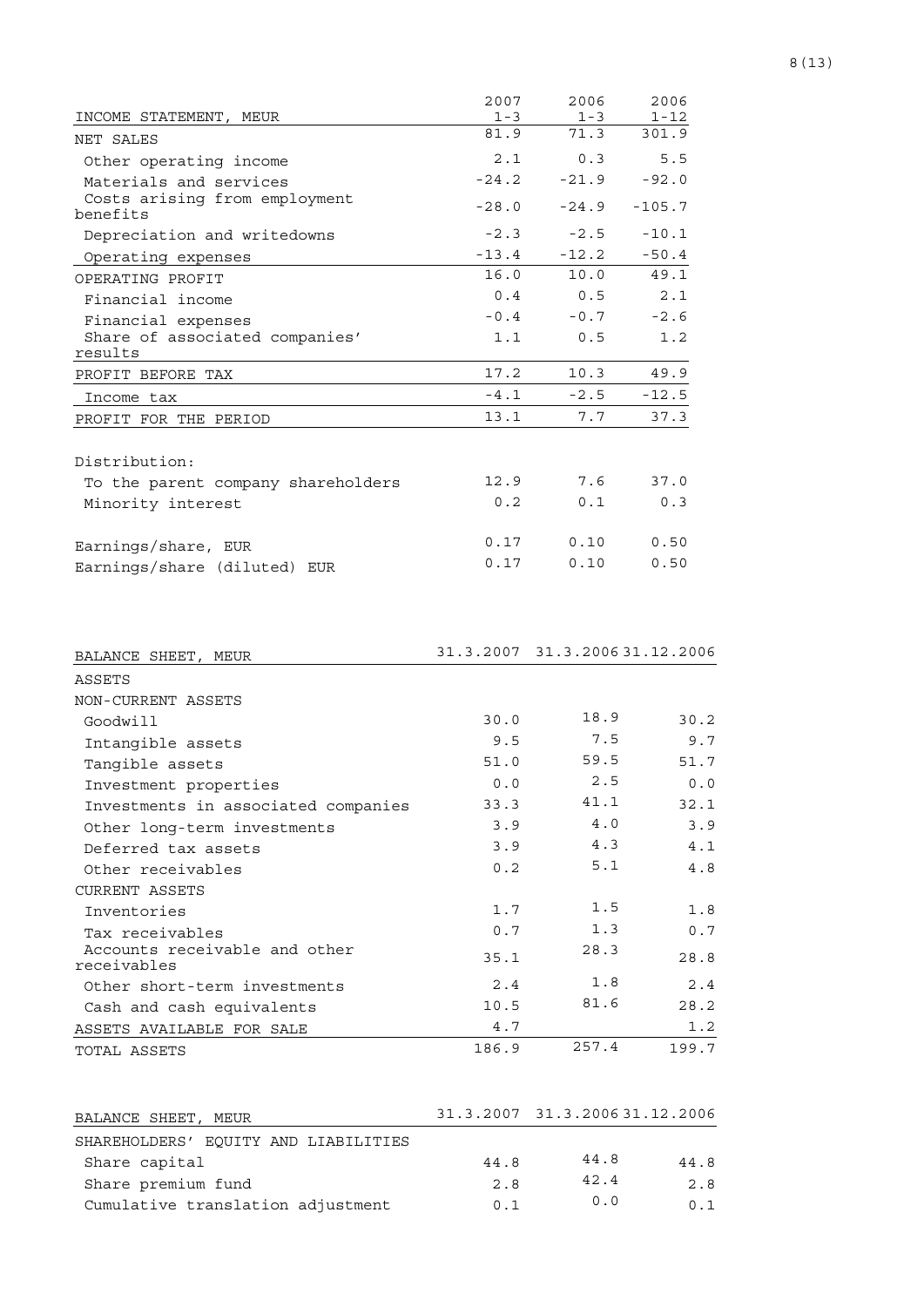| Retained earnings                   | 31.9        | 37.7  | 67.2  |
|-------------------------------------|-------------|-------|-------|
| Parent company shareholders' equity | 79.6        | 124.9 | 114.9 |
| Minority interest                   | 0.2         | 0.4   | 0.4   |
| TOTAL SHAREHOLDERS' EOUITY          | 79.8        | 125.2 | 115.3 |
| LIABILITIES                         |             |       |       |
| Non-current liabilities             |             |       |       |
| Interest-bearing liabilities        | 18.8        | 19.9  | 19.1  |
| Deferred tax liabilities            | 1.6         | 1.2   | 1.8   |
| Pension obligations                 | 3.7         | 3.8   | 3.6   |
| Provisions                          | 0.1         | 0.2   | 0.1   |
| Other long-term liabilities         | 7.1         | 7.1   | 7.2   |
| Current liabilities                 |             |       |       |
| Interest-bearing liabilities        | 4.8         | 36.1  | 2.6   |
| Advances received                   | 25.6        | 26.1  | 11.6  |
| Tax liabilities                     | 3.9         | 1.4   | 2.2   |
| Provisions                          | $2 \cdot 0$ | 0.7   | 2.3   |
| Accounts payable and other          |             | 36.7  |       |
| liabilities                         | 39.6        |       | 33.9  |
| TOTAL LIABILITIES                   | 107.1       | 132.2 | 84.4  |
| TOTAL EQUITY AND LIABILITIES        | 186.9       | 257.4 | 199.7 |

| RECONCILIATION OF SHAREHOLDERS' EQUITY 1 JAN. - 31 MAR. 2007 |         |       |               |         |                                          |         |
|--------------------------------------------------------------|---------|-------|---------------|---------|------------------------------------------|---------|
|                                                              |         | Share |               | Parent  |                                          |         |
|                                                              |         |       |               |         | Share premium Retained company, Minority | Equity, |
| <b>MEUR</b>                                                  | capital |       | fund earnings |         | total interest                           | total   |
| Equity, 1 Jan. 2007                                          | 44.8    | 2.8   | 67.3          | 114.9   | 0.4                                      | 115.3   |
|                                                              |         |       |               |         |                                          |         |
| Translation differences                                      |         |       | 0.0           | 0.0     |                                          | 0.0     |
| Share of items<br>recognized directly in                     |         |       |               |         |                                          |         |
| associated company's                                         |         |       |               |         |                                          |         |
| equity                                                       |         |       | 0.2           | 0.2     |                                          | 0.2     |
| Income recognized                                            |         |       |               |         |                                          |         |
| directly in equity                                           |         |       | 0.2           | 0.2     |                                          | 0.2     |
| Profit for the period                                        |         |       | 12.9          | 12.9    | 0.2                                      | 13.1    |
| Net income for the period                                    |         |       | 13.1          | 13.1    | 0.2                                      | 13.3    |
|                                                              |         |       |               |         |                                          |         |
| Share-based payments                                         |         |       | 0.1           | 0.1     |                                          | 0.1     |
| Dividend paid by parent                                      |         |       |               |         |                                          |         |
| company                                                      |         |       | $-48.5$       | $-48.5$ |                                          | $-48.5$ |
| Dividends paid by                                            |         |       |               |         |                                          |         |
| subsidiaries                                                 |         |       |               |         | $-0.4$                                   | $-0.4$  |
| Equity, 31 March 2007                                        | 44.8    | 2.8   | 31.9          | 79.6    | 0.2                                      | 79.8    |

# RECONCILATION OF SHAREHOLDERS' EQUITY 1 JAN. – 31 MAR. 2006

| MEUR                                                                                        | capital | Share | Share premium Retained company, Minority<br>fund earnings | Parent | total interest | Equity,<br>total |
|---------------------------------------------------------------------------------------------|---------|-------|-----------------------------------------------------------|--------|----------------|------------------|
| Equity, 1 Jan. 2006                                                                         | 44.8    | 42.4  | 39.0                                                      | 126.2  | 0.5            | 126.7            |
| Translation differences<br>Share of items<br>recognized directly in<br>associated company's |         |       | 0.0                                                       | 0.0    |                | 0.0              |
| equity                                                                                      |         |       | 0.0                                                       | 0.0    |                | 0.0              |
| Income recognized<br>directly in equity                                                     |         |       | 0.0                                                       | 0.0    |                | 0.0              |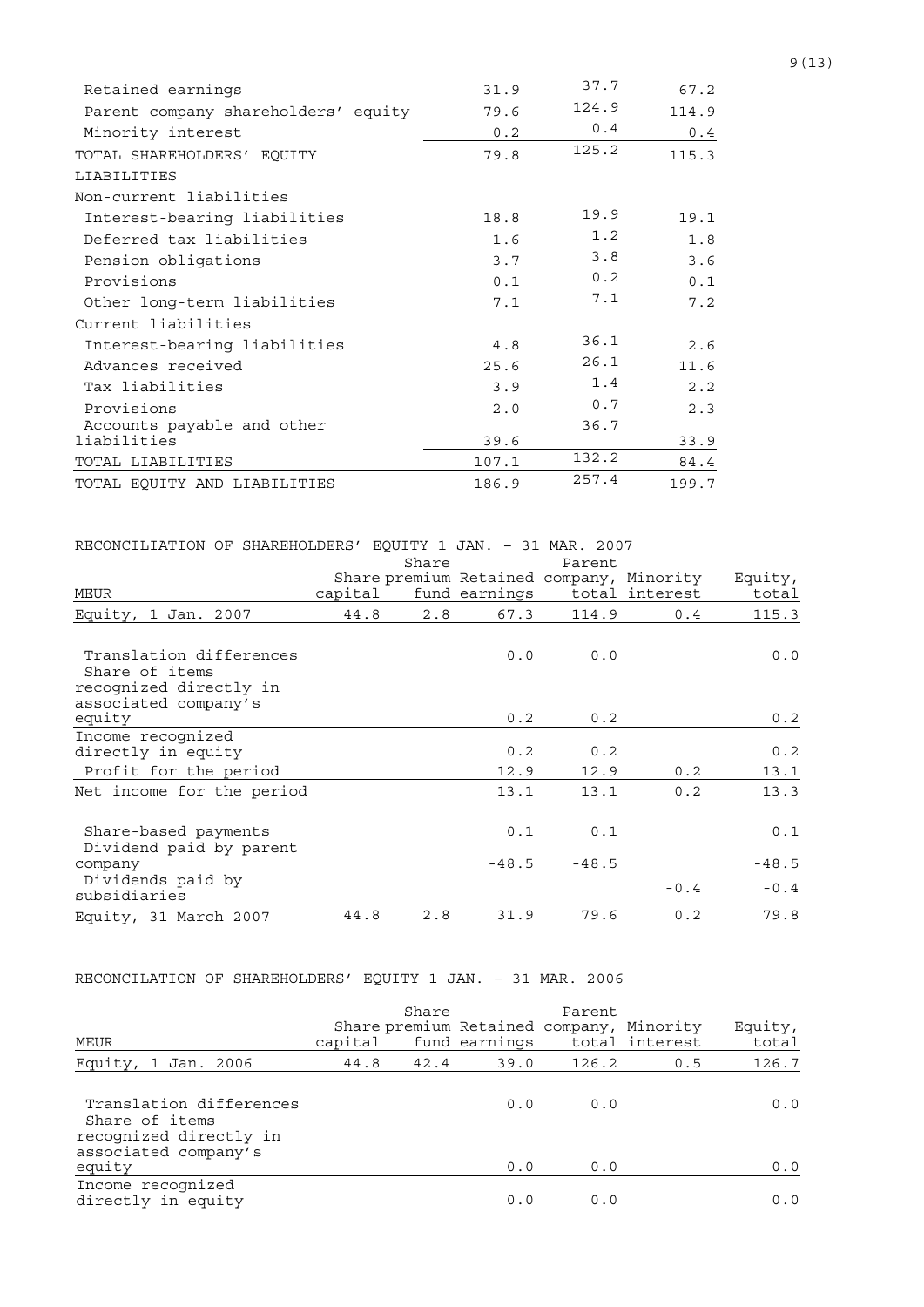| Profit for the period                                                                   | 7.6           | 7.6           | 0.1             | 7.7    |
|-----------------------------------------------------------------------------------------|---------------|---------------|-----------------|--------|
| Net income for the period                                                               | 7.6           | 7.6           | 0.1             | 7.7    |
| Share-based payments<br>Dividend paid by parent                                         | 0.0           | 0.0           | 0.0             | 0.0    |
| company                                                                                 | $-9.0$        | $-9.0$        |                 | $-9.0$ |
| Dividends paid by<br>subsidiaries                                                       |               |               | $-0.2$          | $-0.2$ |
| Translation differences                                                                 |               |               | 0.0             | 0.0    |
| 42.4<br>44.8<br>Equity, 31 March 2006                                                   | 37.7          | 124.9         | 0.4             | 125.2  |
|                                                                                         | 2007          | 2006          | 2006            |        |
| CASH FLOW STATEMENT, MEUR                                                               | $1 - 3$       | $1 - 3$       | 1-12            |        |
| Cash flow from operating activities                                                     |               |               |                 |        |
| Profit for the period<br>Adjustments                                                    | 13.1<br>3.1   | 7.7<br>4.5    | 37.3<br>18.2    |        |
| Change in working capital                                                               | 14.0          | 13.5          | $-3.8$          |        |
| Dividend income received                                                                | 0.0           | 0.0           | 6.4             |        |
| Interest income received                                                                | 0.4           | 0.5           | 1.9             |        |
| Interest expenses paid                                                                  | $-0.3$        | $-0.3$        | $-3.1$          |        |
| Taxes paid                                                                              | $-2.3$        | $-2.0$        | $-10.3$         |        |
| Net cash provided by operating activities                                               | 27.9          | 23.9          | 46.7            |        |
| Cash flow from investing activities<br>Investments in tangible and intangible<br>assets | $-0.9$        | $-1.8$        | $-5.4$          |        |
| Proceeds from disposal of tangible and<br>intangible assets                             | 0.0           | 0.1           | 3.8             |        |
| Other investments<br>Proceeds from disposal of other                                    | 0.0           | 0.0           | 0.0             |        |
| investments                                                                             | 3.2           | 0.1           | 9.1             |        |
| Subsidiary shares purchased<br>Associated company shares purchased                      | $-0.2$<br>0.0 | $-0.1$<br>0.0 | $-9.0$<br>$0.0$ |        |
| Net cash used in investing activities                                                   | 2.1           | $-1.6$        | $-1.5$          |        |
| Cash flow before financing activities                                                   | 30.1          | 22.3          | 45.2            |        |
| Cash flow from financing activities                                                     |               |               |                 |        |
| Long-term loan repayments                                                               | 0.0           | 0.0           | $-33.6$         |        |
| Short-term loans raised                                                                 | $2 \, . \, 0$ | 0.0           | 0.0             |        |
| Short-term loans repaid                                                                 | $-0.8$        | $-0.9$        | $-3.5$          |        |
| Change in interest-bearing receivables                                                  | $-0.2$        | 0.0           | $-0.6$          |        |
| Dividends paid and capital repayment                                                    | $-48.8$       | $-9.2$        | $-48.8$         |        |
|                                                                                         | $-47.8$       | $-10.2$       | $-86.5$         |        |
| Change in cash funds (increase $+$ / decrease<br>$-$ )                                  | $-17.7$       | 12.1          | $-41.4$         |        |
| Cash and cash equivalents at start of                                                   |               |               |                 |        |
| period<br>Cash and cash equivalents at end of period                                    | 28.2<br>10.5  | 69.6<br>81.6  | 69.6<br>28.2    |        |
|                                                                                         |               |               |                 |        |

# BUSINESS ACQUISITIONS 1-3/2007

The Group did not acquire any new business operations during the first quarter of 2007.

In January 2007 Marketplaces established a new company, OOO City24, in Russia that will begin operating the City24 housing portal in Moscow during the summer.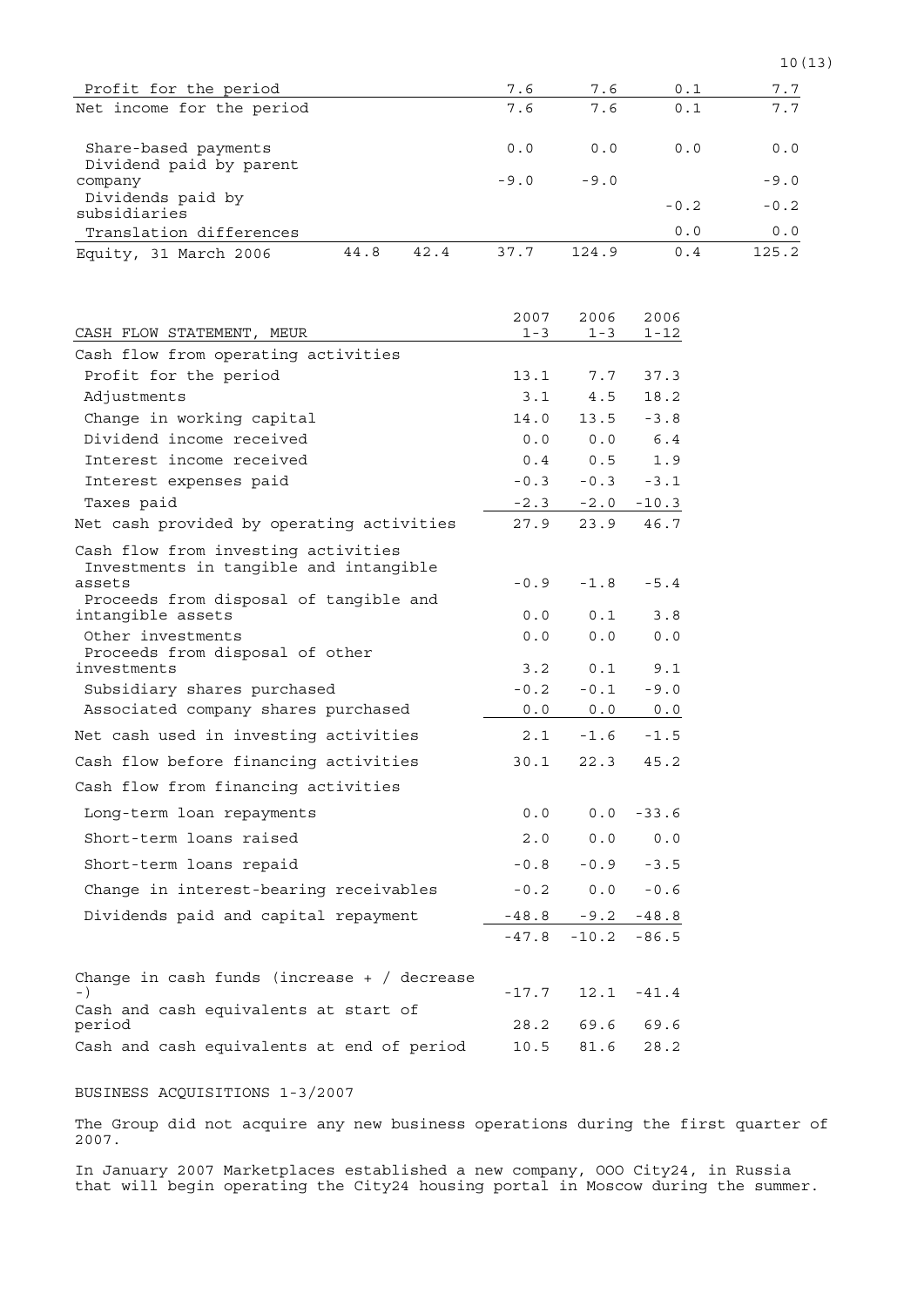## INFORMATION BY SEGMENT

Alma Media's reporting segments in this interim report are Newspapers, Kauppalehti group and Marketplaces. Other Operations comprises the Group's parent company and the operations of the Group's financial management service centre.

The descriptive section of this report presents the net sales and operating profits of the segments and the allocation of the associated companies' results to the reporting segments. Financial items and income taxes are not allocated to the segments. The following table presents the assets and liabilities of the segments as well as the non-allocated asset and liability items.

| ASSETS BY SEGMENT, MEUR              |       | 31.3.2007 31.3.2006 31.12.2006 |              |
|--------------------------------------|-------|--------------------------------|--------------|
| Newspapers                           | 69.5  | 70.3                           | 66.7         |
| Kauppalehti group                    | 59.6  | 55.0                           | 56.1         |
| Marketplaces                         | 14.3  | 8.2                            | 13.9         |
| Other operations and<br>eliminations | 28.5  | 33.8                           | 29.3         |
| Non-allocated assets                 | 15.0  | 90.1                           | 33.8         |
| Total                                | 186.9 | 257.4                          | 199.7        |
|                                      |       |                                |              |
| LIABILITIES BY SEGMENT,<br>MEUR      |       | 31.3.2007 31.3.2006 31.12.2006 |              |
| Continuing operations:               |       |                                |              |
| Newspapers                           | 43.6  | 43.3                           | 29.9         |
| Kauppalehti qroup                    | 16.6  | 12.5                           | 12.2         |
| Marketplaces                         | 3.6   | 2.2                            | 3.5          |
| Other operations and<br>eliminations | 14.2  | 16.1                           | 9.4          |
| Non-allocated liabilities            | 29.1  | 58.1                           | 29.4         |
| Total                                | 107.1 | 132.2                          | 84.4         |
|                                      |       |                                |              |
|                                      |       | 2007                           | 2006<br>2006 |

|                           | zuu zuus zuus      |  |
|---------------------------|--------------------|--|
| GROUP INVESMENTS, MEUR    | $1-3$ $1-3$ $1-12$ |  |
| Gross capital expenditure | 1.8 2.3 19.6       |  |

## PROVISIONS

The company's provisions at the end of March totalled MEUR 2.1, the most important of which was a MEUR 1.0 provision to cover the restructuring measures in Kauppalehti Oy. MEUR 0.1 of this provision has been reversed corresponding to actual costs in the period 1-3/2007. It has not been necessary to change the estimates made when the provision was entered.

| COMMITMENTS AND CONTINGENCIES, MEUR                                                            |      | 31.3.2007 31.3.2006 31.12.2006 |      |
|------------------------------------------------------------------------------------------------|------|--------------------------------|------|
| Collateral on own behalf                                                                       |      |                                |      |
| Chattel mortgages                                                                              | 0.0  | 0.0                            | 0.0  |
| Collateral for others                                                                          |      |                                |      |
| Guarantees                                                                                     | 0.0  | 2.2                            | 0.0  |
| Other commitments                                                                              |      |                                |      |
| Commitments based on agreements                                                                | 0.1  | 0.2                            | 0.1  |
| Minimum rents payable based on other lease<br>agreements:                                      |      |                                |      |
| Within one year                                                                                | 6.3  | 5.2                            | 6.1  |
| Within 1-5 years                                                                               | 14.4 | 13.9                           | 14.6 |
| After five years                                                                               | 12.8 | 11.3                           | 13.0 |
| Total                                                                                          | 33.5 | 30.4                           | 33.8 |
| The Group also has purchase agreements based<br>on IFRIC 4 which include a lease component per | 6.1  | 8.2                            | 7.7  |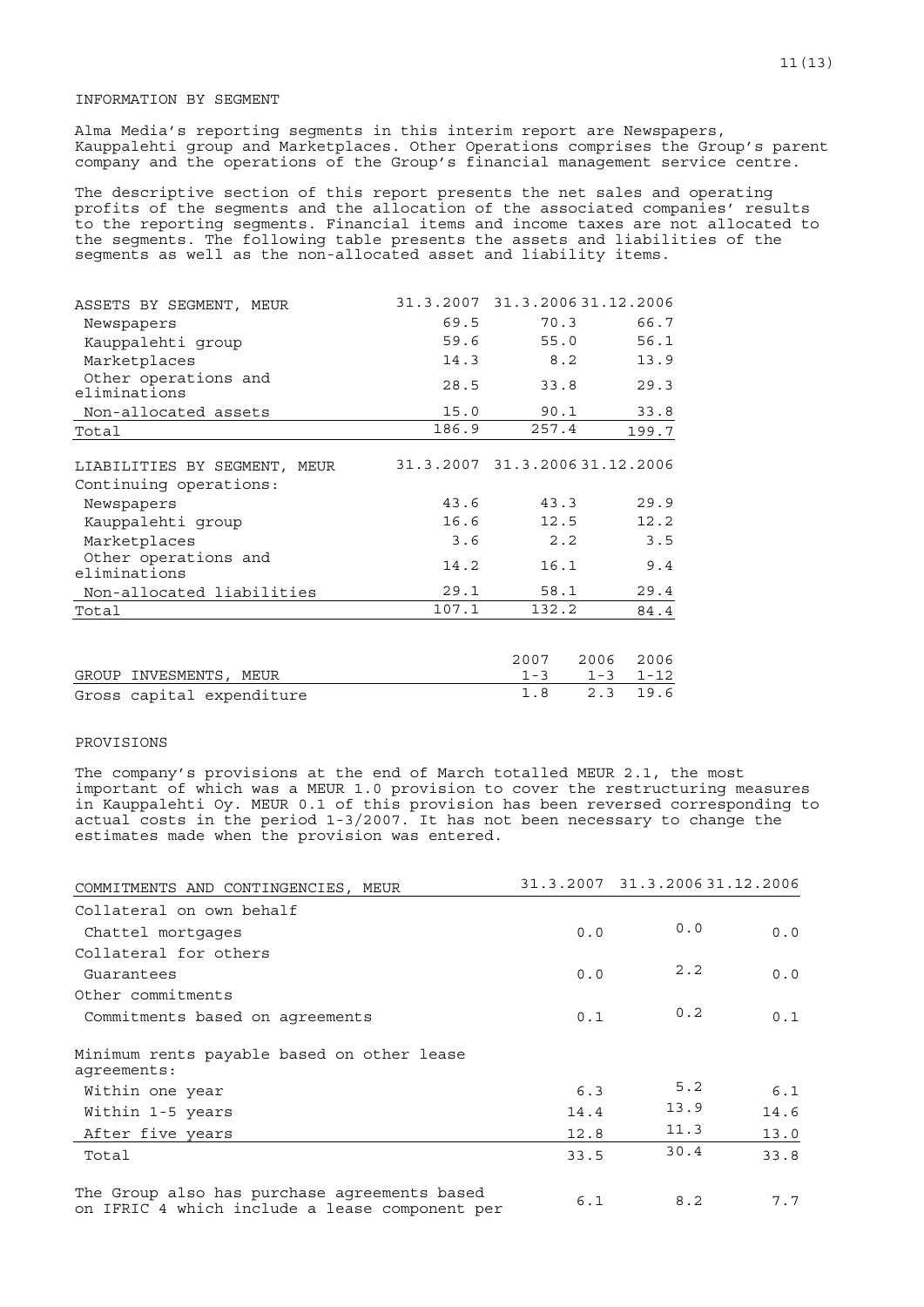IAS 17. Minimum payments based on these agreements:

| GROUP DERIVATIVE CONTRACTS, MEUR | 31.3.2007 31.3.2006 31.12.2006 |
|----------------------------------|--------------------------------|
| Raw material derivatives         |                                |
| Fair value *                     | 0.0                            |
| Amount, tonnes                   | 5 000                          |
| Nominal value                    | 2.6                            |
| Share options                    |                                |
| Fair value *                     | 0.0                            |
| Nominal value                    | 0.0                            |

\* The fair value represents the return that would have arisen if the derivative positions had been cleared on the balance sheet date.

The Group had no open derivative positions on 31 March 2007.

## CONTINGENT LIABILITIES

The Group has contingent liabilities totalling MEUR 7.8. The tax authorities have issued a claim to correct the company's income tax for 2003. The tax authorities consider that the loss arising from Alma Media's disposal of the shares of its associated company Talentum to Kauppalehti Oy at the market price should not have been tax-deductible. At the end of 2006 (20 December 2006) the company was informed of a ruling by the Adjustments Board of the Corporate Taxation Centre to the effect that the Adjustments Board rejected the claim by the tax authorities. The tax authorities have appealed the Adjustments Board's ruling to the Helsinki Administrative Court. The company continues to believe that it is improbable that the claim will lead to additional tax consequences since the transaction was carried out at market prices for commercial reasons.

## RELATED PARTIES

Alma Media Group's related parties are its associated companies and the companies they own. The following table summarizes the operations undertaken between Alma Media and its associated companies and the status regarding their receivables and liabilities:

| RELATED PARTY ACTIVITIES WITH ASSOCIATED<br>COMPANIES, MEUR            | (3kk) | $1.1 - 31.3.2007$ $1.1 - 31.12.2006$<br>(12 kk) |
|------------------------------------------------------------------------|-------|-------------------------------------------------|
|                                                                        |       |                                                 |
| Sales of goods and services                                            | 0.0   | 0.4                                             |
| Purchases of goods and services<br>Accounts receivable, loan and other | 1.3   | 4.4                                             |
| receivables at the balance sheet date                                  | 4.8   | 4.6                                             |
| Accounts payable at the balance sheet date                             | 0.4   | 0.1                                             |

Related parties also include the company's senior management (Board of Directors, presidents and the Group Executive Team). The section Option Rights of this interim report presents information on changes to the current option scheme intended to motivate and secure the long-term commitment of the Group's senior management.

## MAIN ACCOUNTING PRINCIPALS (IFRS)

This interim report has been prepared applying the recognition and measurement principles of IAS 34 (Interim Financial Reporting).

The interim report applies the same accounting principles and calculation methods as in the previous annual accounts dated 31 December 2006. However, the interim report does not contain all the information or notes to the accounts included in